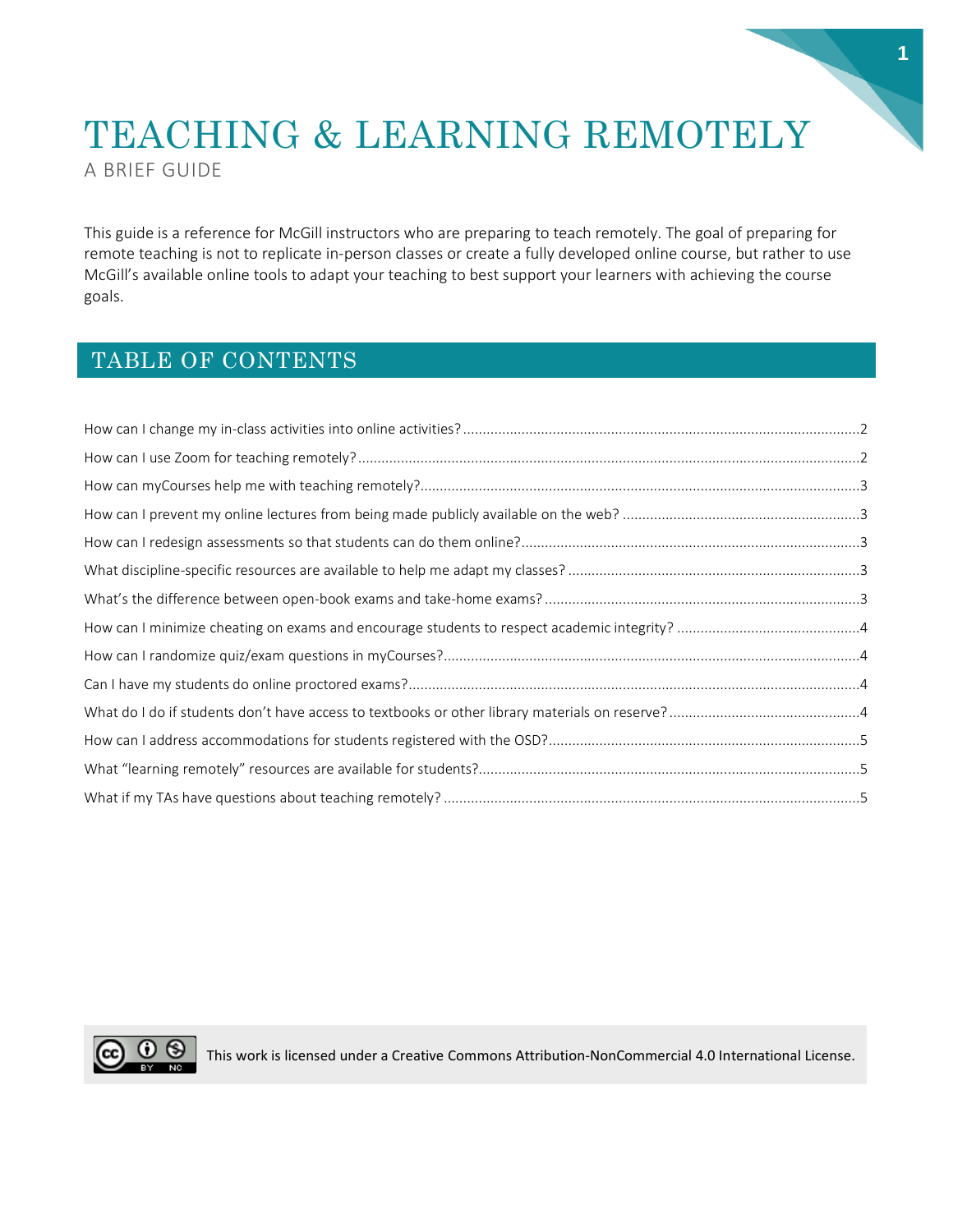#### <span id="page-1-0"></span>HOW CAN I CHANGE MY IN-CLASS ACTIVITIES INTO ONLINE ACTIVITIES?

This table, [Comparing](http://fensie.com/index.php/2020/03/11/keep-calm-and-go-online/) In-Person and Remote Learning Activities, compares "common instructional purposes with traditional activities for meeting these goals in class, as well as some options for meeting these same objectives at a distance" [\(Fensie,](http://fensie.com/index.php/2020/03/11/keep-calm-and-go-online/) Keep Calm and Go Online, 2020). Excerpt from the table:

| <b>Instructional Need</b>                                          | <b>In Class Activities</b>                                                                                                                                                                    | <b>Synchronous</b><br><b>Distance Options</b><br>in Zoom                                                                                                 | <b>Asynchronous</b><br><b>Distance Options</b>                                                                                                                                                               |
|--------------------------------------------------------------------|-----------------------------------------------------------------------------------------------------------------------------------------------------------------------------------------------|----------------------------------------------------------------------------------------------------------------------------------------------------------|--------------------------------------------------------------------------------------------------------------------------------------------------------------------------------------------------------------|
| Assessing and/or activating • Entrance tickets:<br>prior knowledge | Ask students to<br>write down what<br>they already know<br>about the topic<br>• Have a conversation • Ask about<br>about what students<br>may know<br>• Review earlier<br>content/connections | • Screen share a<br>prompt or<br>question while<br>you wait for<br>students to log in<br>previous<br>knowledge in<br>chat, for students<br>to respond to | • Create a guiding<br>question or prompt<br>before the content to<br>help student<br>contextualize<br>$\bullet$ Create a checklist or a<br>short video or text<br>reminder of what was<br>previously covered |
| Introduce students to<br>content                                   | $\bullet$ Lecture<br>• Presentation<br>• Demonstration or<br>whiteboard work<br>• Reading                                                                                                     | • Lecture via Zoom • Record an audio<br>• Screen share to<br>present your<br><b>PowerPoint</b><br>• Use white                                            | recording in 5-10<br>minute increments<br>• Post written lecture<br>notes<br>boarding in Zoom • Create a presentation                                                                                        |

## **Comparing In-Person and Remote Learning Activities**

If you have an instructional purpose in mind and are not sure which tool to use, see the General [Teaching](https://mcgill.ca/tls/instructors/class-disruption/tools/tool-table) Tools table.

#### <span id="page-1-1"></span>HOW CAN I USE ZOOM FOR TEACHING REMOTELY?

The TLS Zoom for Remote [Teaching](https://mcgill.ca/tls/instructors/class-disruption/tools/zoom) page has all the information you need, such as how to access Zoom, prevent "Zoom-bombing," view your Zoom-recorded sessions in myCourses, use screensharing and breakout room tools, and much more. Try hosting Zoom meetings with your colleagues and/or TAs so that you can become familiar with the different features before teaching your first class.



**Teaching and Learning Services** 

**2**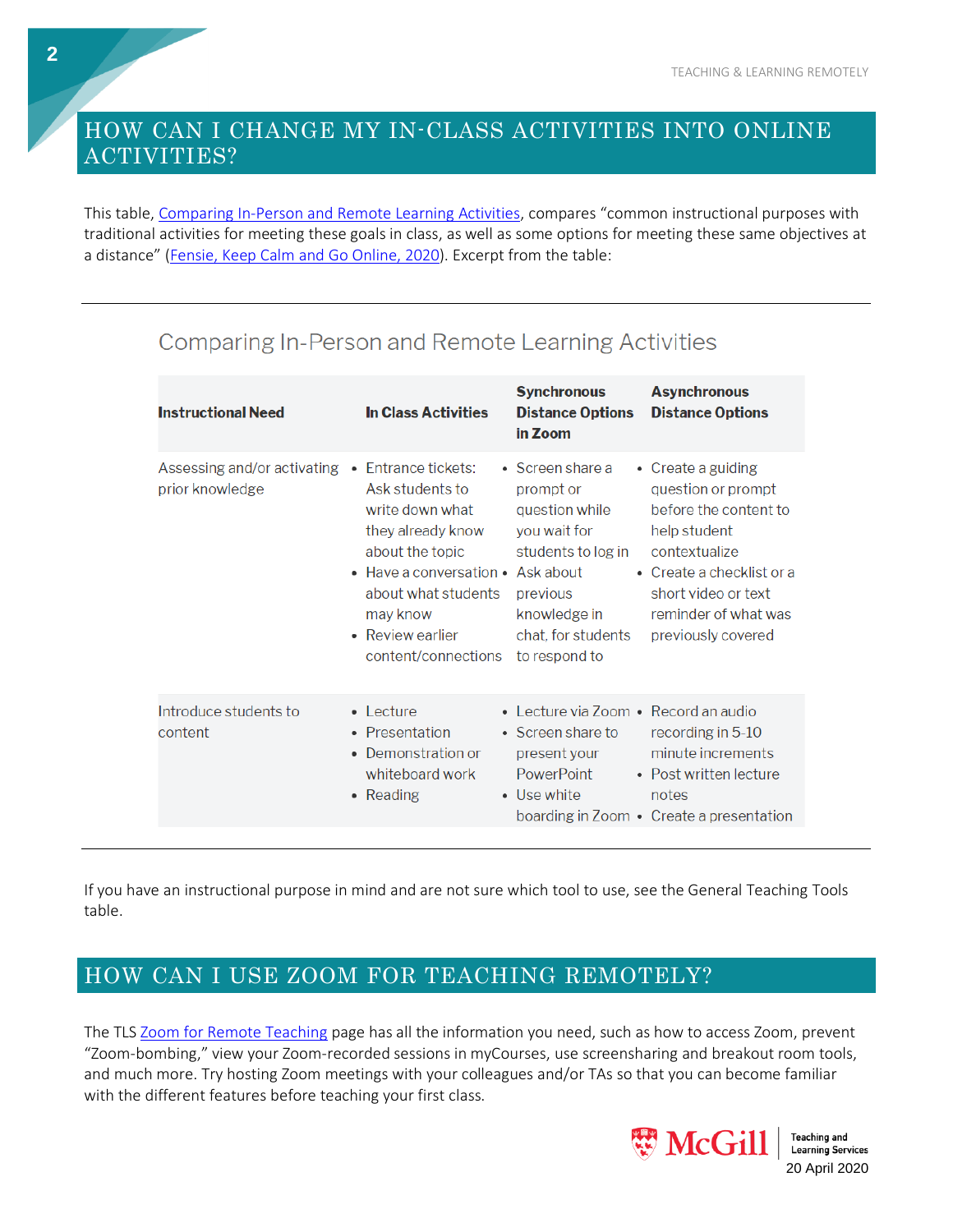#### <span id="page-2-0"></span>HOW CAN MYCOURSES HELP ME WITH TEACHING REMOTELY?

The TLS [myCourses](https://mcgill.ca/tls/instructors/class-disruption/tools/mycourses) and Other Tools page addresses FAQs about which tools readily support remote learning. Especially useful myCourses tools are Quizzes, Assignments, Discussions, and Announcements.

All instructors have access to *myCourses Essentials*, an online resource that offers descriptions of the many tools available, along with instructions for implementing them. Log in to [myCourses](https://www.mcgill.ca/mycourses/) Essentials.

#### <span id="page-2-1"></span>HOW CAN I PREVENT MY ONLINE LECTURES FROM BEING MADE PUBLICLY AVAILABLE ON THE WEB?

You may not be able to prevent it, but you can encourage students to respect your intellectual property. Two statements that can be posted in your myCourses site to remind students about intellectual property rights and copyright are on this [page.](https://mcgill.ca/tls/instructors/class-disruption/strategies/assessment#intellectual-property)

#### <span id="page-2-2"></span>HOW CAN I REDESIGN ASSESSMENTS SO THAT STUDENTS CAN DO THEM ONLINE?

Get started with Principles and Examples for Shifting Your Teaching and [Assessments](https://mcgill.ca/tls/instructors/class-disruption/strategies/assessment) to a Remote Teaching [Environment.](https://mcgill.ca/tls/instructors/class-disruption/strategies/assessment) The principles are followed by example evaluation schemes that illustrate the application of the principles.

If you have an assessment purpose in mind and are not sure which tool to use, see the [Assessment](https://mcgill.ca/tls/instructors/class-disruption/tools/tool-table) Tools table.

#### <span id="page-2-3"></span>WHAT DISCIPLINE-SPECIFIC RESOURCES ARE AVAILABLE TO HELP ME ADAPT MY CLASSES?

TLS has compiled a list of [discipline-specific](https://www.mcgill.ca/tls/instructors/class-disruption/discipline-specific-resources) resources from various online postings related to teaching in higher education. It is a non-curated list.

#### <span id="page-2-4"></span>WHAT'S THE DIFFERENCE BETWEEN OPEN-BOOK EXAMS AND TAKE-HOME EXAMS?

Open-book exams have a set time limit for completion. For example, students start the exam at a specific time and have 3 hours to complete it. Given that students may now be in different times zones and some students



20 April 2020

**Teaching and Learning Services**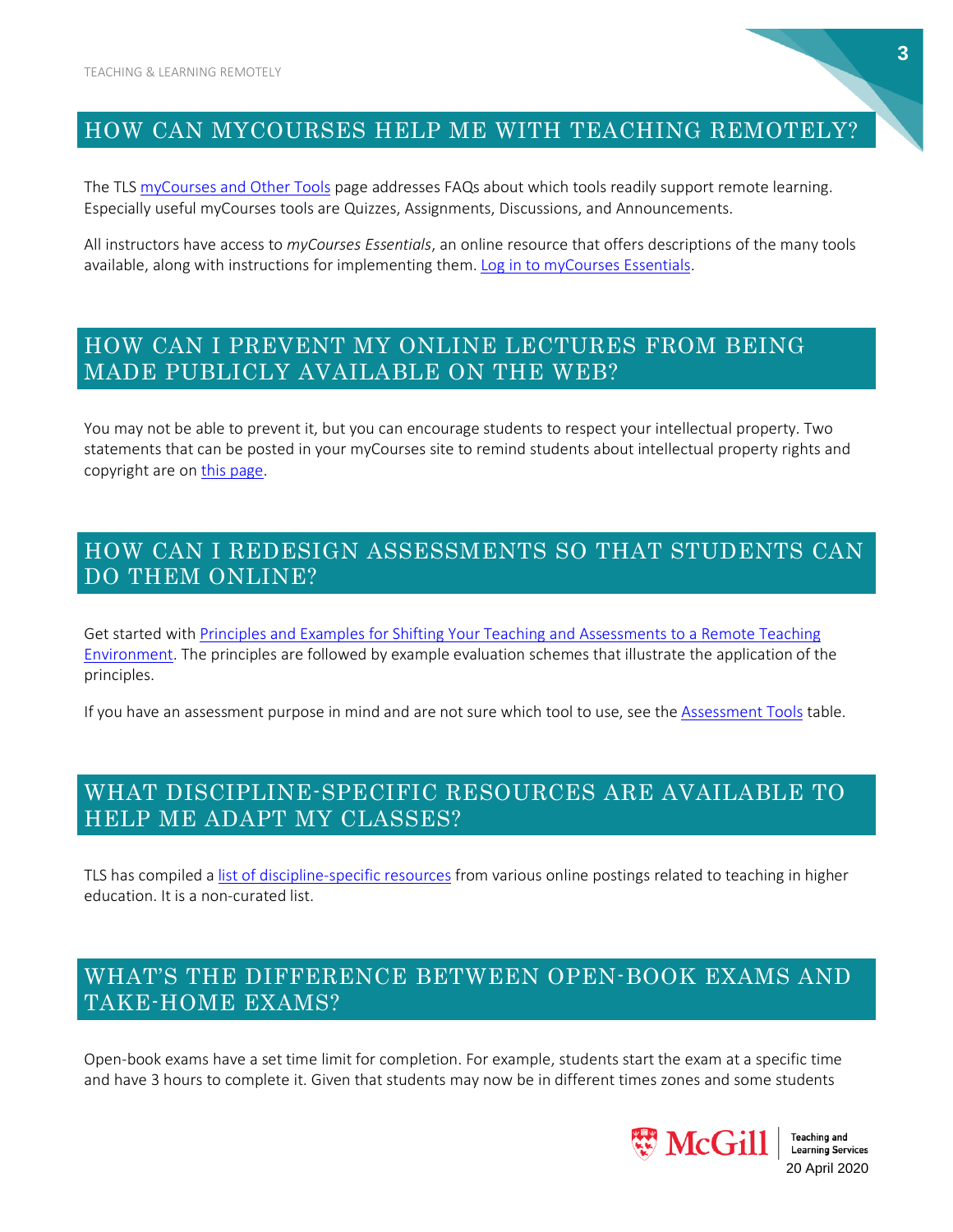registered with the OSD may require a time accommodation, it is recommended that open-book exams be available to students for a minimum 48-hour period. Students choose their start time, and once the exam is underway, they have 3 hours (or any designated time period) to complete it. Times can be set in myCourses. See Overview of Quizzes, Surveys and Self [Assessments](http://kb.mcgill.ca/it/easylink/article.html?id=4238) in myCourses and Best [Practices:](https://community.brightspace.com/s/article/Best-Practices-The-Quiz-Tool) The Quiz Tool. For more information on open-book exams, see the University of Newcastle's Guide For [Academics](https://www.newcastle.edu.au/__data/assets/pdf_file/0006/268980/Open-Book-Exams.pdf) - Open Book Exams.

Take-home exams allow more flexibility. For example, a take-home exam can be open for 48 hours and students can take as much time as they need within that time to complete the exam. Some students registered with the OSD may require a time accommodation; it is therefore recommended that take-home exams be available to students for a minimum 48-hour period.

Both take-home and open-book exams are unsupervised and allow students free access to resources, such as their textbooks, course notes, and internet sources while completing them. Let students know before exams and with an exam cover page which resources you permit them to consult. Download a customizable Exam Cover Page [here.](https://mcgill.ca/tls/instructors/class-disruption/strategies/assessment#academic-integrity)

#### <span id="page-3-0"></span>HOW CAN I MINIMIZE CHEATING ON EXAMS AND ENCOURAGE STUDENTS TO RESPECT ACADEMIC INTEGRITY?

Easy-to-implement suggestions for fostering academic integrity, such as preparing an Exam Cover Page, are on this [page.](https://mcgill.ca/tls/instructors/class-disruption/strategies/assessment#academic-integrity)

#### <span id="page-3-1"></span>HOW CAN I RANDOMIZE QUIZ/EXAM QUESTIONS IN MYCOURSES?

See this video: Create a New Quiz with a [Randomized](https://youtu.be/7J2mO9QF6Z4) Set of Questions.

#### <span id="page-3-2"></span>CAN I HAVE MY STUDENTS DO ONLINE PROCTORED EXAMS?

In the current context, McGill does not recommend the use of online proctored exams, for example, using tools such as Respondus Lockdown, Respondus Monitor or Zoom. Read about issues with using online [proctored](https://mcgill.ca/tls/instructors/class-disruption/strategies/assessment#issues-proctored) [exams.](https://mcgill.ca/tls/instructors/class-disruption/strategies/assessment#issues-proctored)

#### <span id="page-3-3"></span>WHAT DO I DO IF STUDENTS DON T HAVE ACCESS TO TEXTBOOKS OR OTHER LIBRARY MATERIALS ON RESERVE?

Check out the Library's [Teaching](https://www.mcgill.ca/library/services/teaching) Services page, and contact your Liaison [Librarian](https://www.mcgill.ca/library/contact/askus/liaison) for support with making materials available to students electronically.